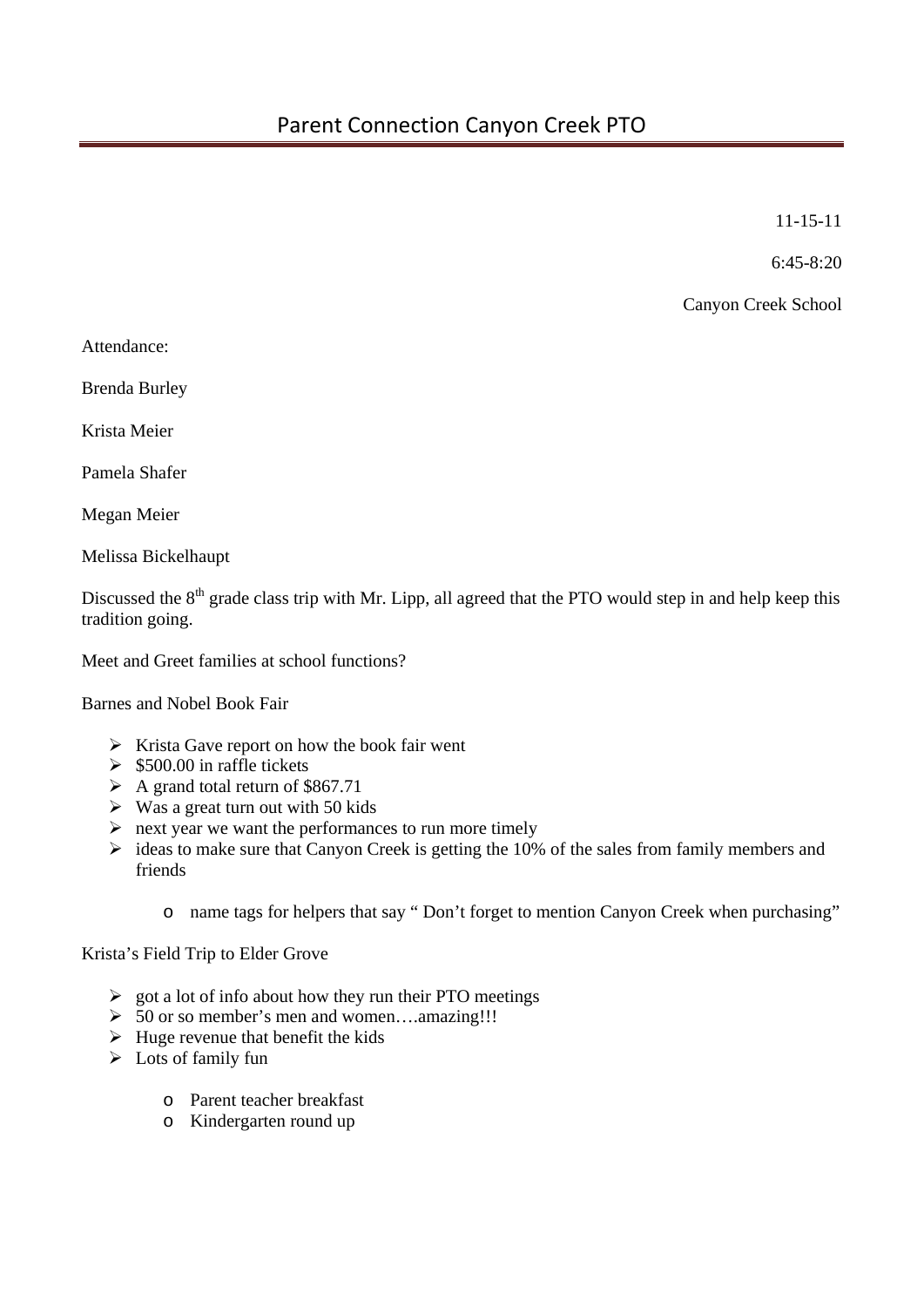## Parent Connection Canyon Creek PTO

- o The school buys the kids one shirt and then sales the rest
- o Movie night
- o Parents can see that the money is going back into the school

Melissa talked about Salt City Candles

- $\triangleright$  Great idea, not enough time to do before Christmas
- $\triangleright$  Smelled great
- $\triangleright$  The school would make \$10.00 on every candle sold
- $\triangleright$  Wait tell next Christmas or another time.

Music Festival February 3, 2011

- $\triangleright$  Ask Mrs. Murphy she has first choice, she may want some funds to go to the music department
- $\triangleright$  PTO can meet and greet as guest arrive
- $\triangleright$  Discussed about a great opportunity to combine PTO and  $8<sup>th</sup>$  grade for concessions or let them have it for class trip?
- $\triangleright$  Maybe provide a sack lunch for those performing
- $\triangleright$  Supporting from Ecroth music, maybe do a thank you to them for their support
- $\triangleright$  Maybe donate what we bring in to the music department? Good way to show how PTO puts money back into the school?

Science Fair/ Curriculum Fair February 23, 2011

- $\triangleright$  K-8
- $\triangleright$  Great opportunity for an open house and getting parents involved with PTO
- $\triangleright$  Have PTO standing and greeting families as they arrive

Other Discussions

- $\triangleright$  MCT March 26<sup>th</sup>-30
- $\triangleright$  Discussed a directory on the Canyon Creek Website
- $\triangleright$  Discussed combing all small groups together to make one PTO group then we can discuss functions and activities together forming sub committees
- $\triangleright$  Discussed coupon books for a school fundraiser
- Discussed child care for parent teacher conferences and for PTO meetings
- $\triangleright$  If we are going to do Saturday Live we need to start to plan in April?
- $\triangleright$  Mr. Lipp suggested that we give him the floor the first 10 min or so for announcement's that we can discuss
- Book Fair- Get a hold of Kim Harper
- $\triangleright$  Meeting December 2, 2011 at 11:00 to go in the SHED!!!!

No meeting scheduled at this time